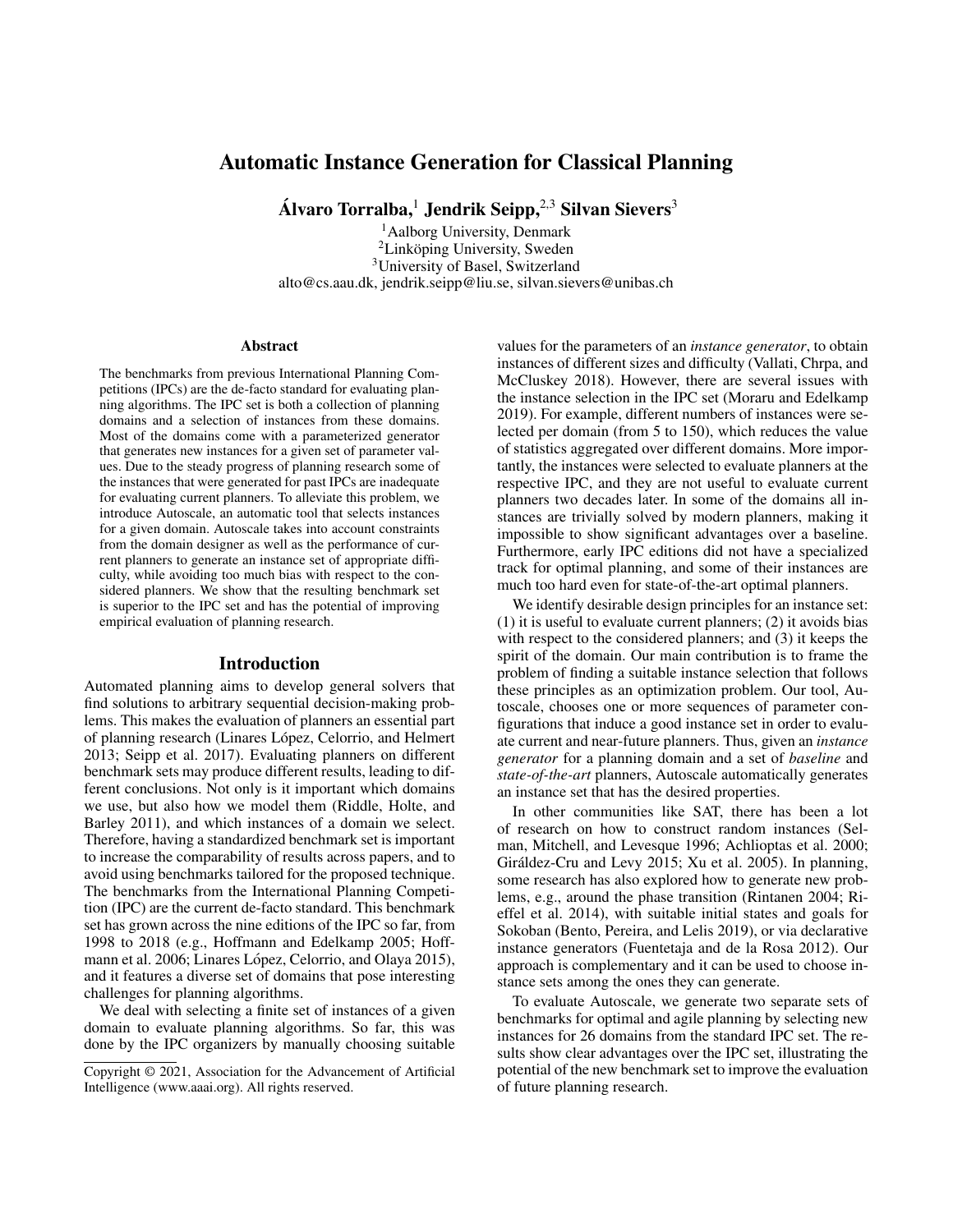# **Preliminaries**

Informally, a classical *planning task* Π is defined by an initial state, a set of actions and a goal description. Given a task, a *planner* finds a *plan*, i.e., a sequence of actions that can be applied in the initial state to achieve the goal. A plan is optimal if it minimizes the summed-up cost of the actions among all plans. If the planner is guaranteed to find an optimal solution, it is an optimal planner, otherwise it is an agile planner. In both settings, we only consider solvable tasks. We denote by  $t(p, \Pi)$  the runtime of a planner p to solve  $\Pi$ .

The IPC introduced numerous planning tasks from different problem settings, called *domains*. A planning task is typically divided into a domain and an instance file. The domain file defines the types of objects, their properties, and the action schemas. Each instance file can have a different number of objects, initial state and goals. Most domains have an instance generator, $<sup>1</sup>$  which is a program that, given certain pa-</sup> rameters and a random seed, generates a new instance of the domain. Formally, an instance generator is a function  $G$  that takes as input a tuple of parameter values  $\rho$  and a random seed  $r \in \mathbb{N}^+$  and outputs a planning task  $\Pi = G(\rho, r)$ .

As an example, consider the Nomystery domain (Nakhost, Hoffmann, and Müller 2012), where a truck must deliver a set of packages to certain locations. To do that, there is a limited amount of fuel that is consumed by drive actions. Instances differ in the amount of fuel available, the number of locations and their connections, the number of packages, and their initial and final location. The instance generator for Nomystery accepts several parameters that allow the benchmark designer to control the difficulty of the generated instances: the number of locations, the number of packages, the number of edges between locations, the maximum fuel consumption between two locations, and the constrainedness  $C \geq 1$ , so that the amount of fuel in the initial state is set to  $C$  times the minimum fuel consumption required to solve the instance.

## Instance Set Design Principles

We analyze desirable principles for the selection of instances from a given domain, similar to the ones considered by IPC organizers (e.g., Vallati, Chrpa, and McCluskey 2018).

Principle 1: Useful to Evaluate Current Planners The purpose of a benchmark set is to evaluate planners and compare their performance on a diverse class of problems. The selection of instances depends on our assumptions on the evaluation that will take place. Typically, there are two main goals for the evaluation of a novel algorithm: (1) understand its properties by comparing its performance against a baseline, and (2) compare it against the state of the art. Often, the main metric for comparison is coverage, i.e., the number of solved instances. Therefore, our goal is that, for any two planners  $A$  and  $B$  (possibly unknown at the time when the instance set is generated), if  $A$  is consistently faster than  $B$ on the instances of a domain, the probability that this is reflected on the coverage score should be as high as possible. For aggregated statistics to be meaningful, not only should

|           |    |    | <b>IPC</b> |          | Autoscale |    |    |          |  |  |  |
|-----------|----|----|------------|----------|-----------|----|----|----------|--|--|--|
|           | #  |    | Ð          | $\Omega$ | #         |    | D  | $\Omega$ |  |  |  |
| Grid      | 5  | 5  | 5          | 5        | 30        | 17 | 14 | 16       |  |  |  |
| Driverlog | 20 | 20 | 20         | 20       | 30        | 15 | 10 | 25       |  |  |  |
| Rovers    | 40 | 40 | 40         | 40       | 30        | 30 | 23 | 28       |  |  |  |
| Snake     | 20 | 5  | 15         | 12       | 30        | 6  | 19 | 16       |  |  |  |
| Total     | 85 | 70 | 80         | 77       |           | 68 | 66 | 85       |  |  |  |

Table 1: Coverage of LAMA (L), and two IPC 2018 agile planners Dual-BFWS (D) and OLCFF (O).

all domains have the same number of instances, but their difficulty should also scale similarly. Otherwise, conclusions taken from the empirical evaluation may be misleading. To showcase this, we advance an excerpt of the results obtained with the IPC and our Autoscale benchmark set, as described in the experiments section. Table 1 compares three planners (for references see Table 3) in four domains with both benchmark sets. Evaluating these planners with IPC instances, we could conclude that Dual-BFWS is superior to the other two planners in these domains, both in total coverage and on a per-domain basis, since it has better or equal coverage in all domains. However, this conclusion is biased because instances are not well scaled. Instances in Grid, Driverlog, and Rovers are way too easy and therefore they do not show any differences between the planners. Using the Autoscale instances leads to a different conclusion: all three planners are complementary, with OLCFF being superior in total coverage. Of course, no strong conclusions can be taken out of only a few domains. However, using more domains will help to alleviate this issue only if the instances are well scaled.

Principle 2: Avoid Bias Given our first principle, a set of current planners is required in order to measure how useful the resulting instance set is. Thus, the instance selection necessarily depends on the considered set of planners, possibly introducing bias towards such a set of planners. While the bias cannot be entirely avoided, it should be minimized as much as possible, making sure that the resulting instance set is suitable to evaluate other future planners. Indeed, the Autoscale instance set featured in Table 1 was configured without using any planner after 2014, so it did not use any information regarding the two IPC 2018 planners, showing that our instance selection can generalize to future planners.

Principle 3: Keep the Spirit of the Domain The principles above aim to find an instance set that maximizes the amount of differences in performance that can be identified on a set of planners. We must not forget, however, that planning domains aim to model problems relevant in the real-world so instance sets that are pathological should be avoided. For example, in a Barman-like domain it may be more interesting to analyze planners' performance with respect to scaling the number of cocktails that must be prepared rather than arbitrarily scaling the number of ingredients of each cocktail over 100, even if that showcases more differences among the planners. This is a domain design decision, so the domain modeler should be allowed to establish constraints on the sets of instances that are acceptable.

<sup>1</sup> https://github.com/AI-Planning/pddl-generators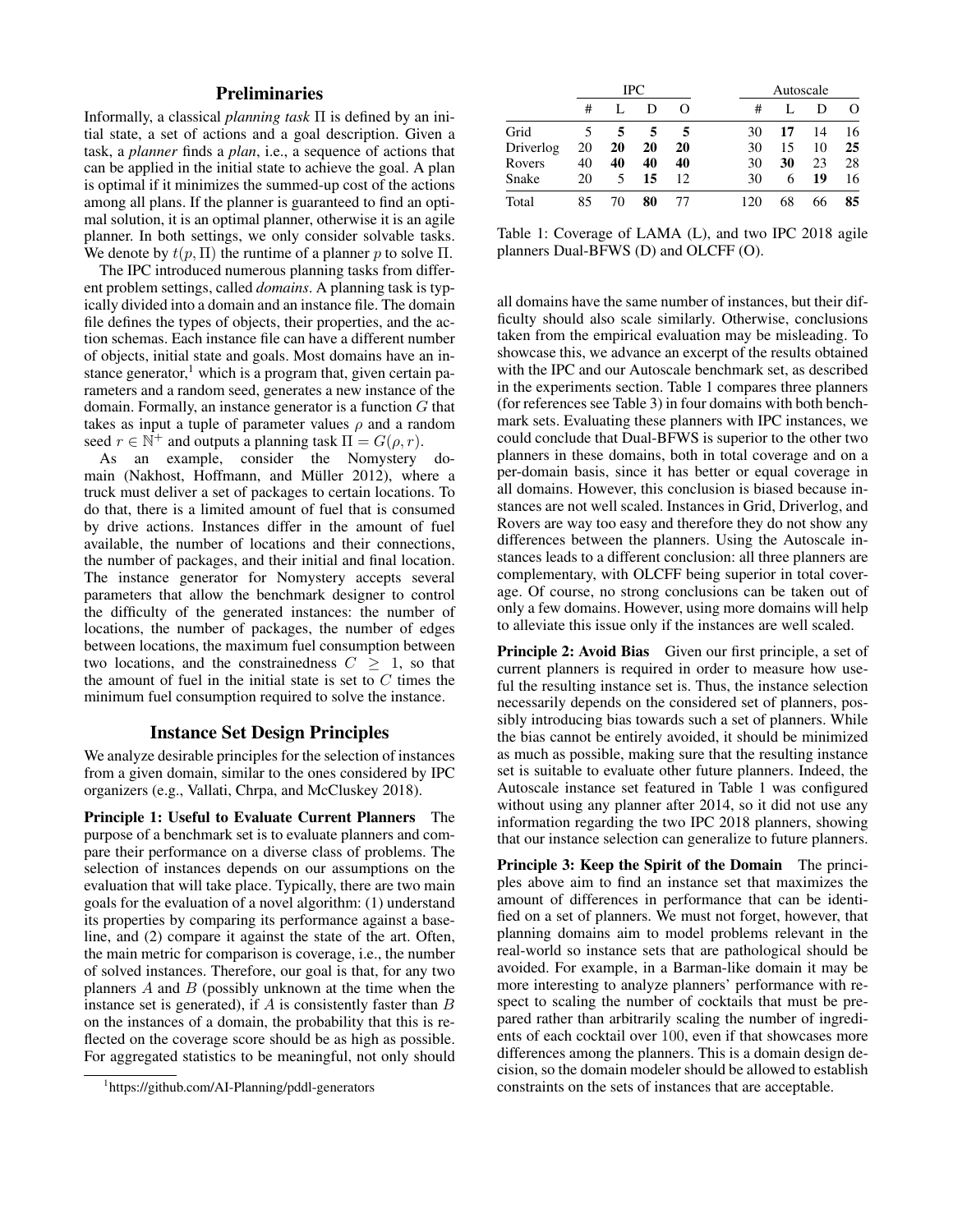# The Instance Selection Problem

Next, we model the problem of instance selection as an optimization process that complies with the design principles.

### Smooth Scaling

Even though Principle 1 establishes that the objective is to observe differences in performance among the current planners, this should not be the direct optimization objective.

Rule 1 (Agnostic to Individual Planner Performance). *The optimization process must not consider the individual results of all planners available for the optimization, but only consider the best planner per instance.*

The reason is that this would directly contradict Principle 2, as this metric heavily depends on the entire set of planners considered. For example, even if the set of planners is very diverse, if many of the planners belong to the same family of algorithms (e.g., heuristic search), this will bias the results towards finding instance sets adequate for them, ignoring the rest. This is related to achieving independence of irrelevant alternatives, i.e., including more planners in the optimization process should not affect the selection unless they change the state of the art (Seipp 2019).

Instead, our objective is to achieve a smooth scaling.

Rule 2 (Smooth Scaling). *The optimization process aims to find a set that: (1) has easy instances solved by all planners, (2) has hard instances not solved by any current planner, and (3) instance difficulty grows smoothly.*

Condition (1) is necessary for experiments to be informative at all: if some planners do not solve any instance, no conclusions can be obtained about their relative performance. This happens in some domains of the IPC benchmark set for optimal planning. For example, Fišer, Torralba, and Shleyfman (2019) write that "In Childsnack, [they] measured about twice as many expanded states per second. However, no planner solved any instance in this domain.". Condition (2) is necessary for new algorithms to show that they can deal with instances that previous planners could not, as shown by our example in Table 1.

Condition (3) is necessary for differences in planner performance to be reflected in coverage. To see why, consider an idealized setting where a planner A whose runtime scales exponentially on an instance set  $\{\Pi_1, \Pi_2, \dots\}$  $(t(A, \Pi_x)) = \tilde{C}^x$  for some constant C) is compared to a planner  $B$  which is always faster than  $A$  by at least a factor of  $K > 1$ , i.e.,  $t(B, \Pi_x) \leq \frac{t(A, \Pi_x)}{K}$ . Then there is a guaranteed difference in coverage if and only if (a) some instances are solved by  $B$ , (b) not all instances are solved by  $A$ , and (c)  $K \geq C$ . Otherwise, it is possible to choose instances with runtimes of  $A$  and  $B$  compatible with the exponential scalings but their coverage is equal and hence the performance difference of a factor of K is missed. For example, if  $K = 2$ and  $C = 3$ , then (c) does not hold. For any time limit (e.g., 300 seconds), if the runtime of the last instance solved by A is close enough to the time limit (e.g., 250 seconds), the next instance cannot be solved by  $B$  within the time limit (e.g.,  $\frac{250 \cdot 3}{2} > 300$ ).



Figure 1: Runtimes of two IPC 2018 optimal planners in the Barman domain using the IPC and Autoscale instance sets. Instances unsolved by both planners are removed.

Real distributions of planner runtimes over instance sets differ from this idealized example: they usually involve constant factors, they may scale irregularly, and even for a single planner it may be impossible to obtain instances that scale according to the desired runtimes in some domains. But ideally, we aim for a collection where the easiest instance is quickly solved by most planners, has instances unsolved by current planners, and planner runtimes scale by approximately a factor of 1.5–2 between consecutive instances.

Figure 1 exemplifies why a smooth scaling is important to meet Principle 1 in practice. The plot shows the runtimes of two optimal planners on the IPC 2011 instance set and the Autoscale instance set for the Barman domain. In the IPC instances the difficulty does not grow smoothly. Instead, there are groups of four or seven instances of the same difficulty, and the runtime of all planners increases by about one order of magnitude from one group to the next. This is undesirable since we cannot observe differences in performance for some planners by inspecting their coverage. In contrast, the difficulty of the Autoscale instance set grows more smoothly: there are instances of more varied difficulty for all planners and fewer jumps in their runtime. Accordingly, now we can observe that Delfi-LM-cut is able to solve some instances that are not solved by Complementary2.

#### Baseline and State-of-the-Art Planners

The attentive reader may have noticed that Rules 1 and 2 contradict each other. If only the best planner per instance is considered, it is impossible to ensure that the resulting set has easy instances, solved by all planners. The latter requires to consider the worst time of any planner in each instance.

However, this would make the optimization process brittle, as including any single planner whose performance is off may alter the selection in an undesired way. For example, if we define easy instances as those solved within a minute by all planners and any of the considered planners includes a preprocessing phase of at least one minute, then no instance will be considered easy anymore. To address this, we consider two sets of planners: baseline and state of the art.

The set of state-of-the-art planners  $A$  should contain as many planners as possible. For each instance Π, we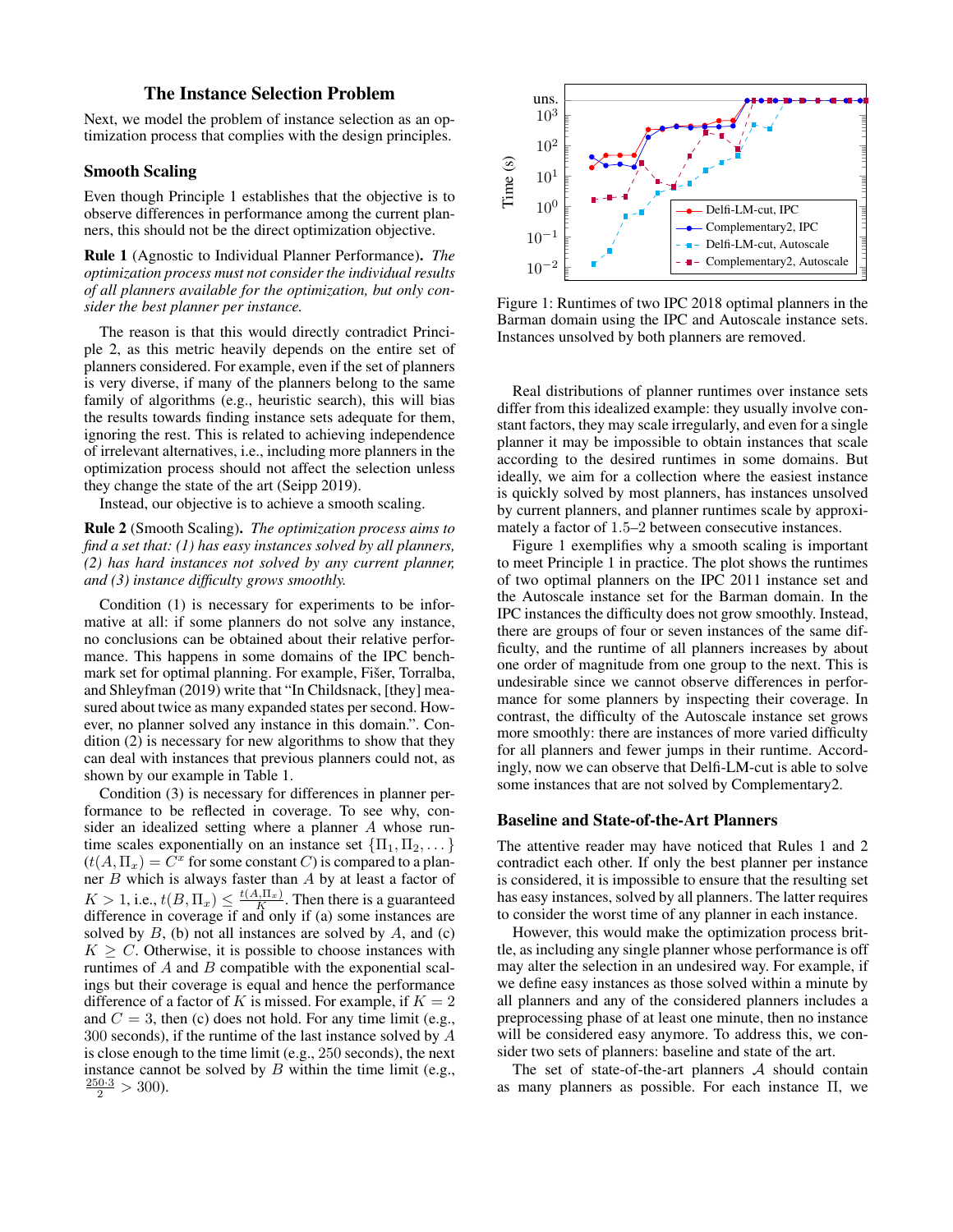characterize the performance of a set of planners A on  $\Pi$  as the minimum runtime of any planner,  $t_{min}(A, \Pi)$  =  $\min_{p \in \mathcal{A}} t(p, \Pi)$ . We exclude a planner from consideration if it solves all instances that can be generated in under 30 seconds, as otherwise it would be impossible to find a smooth scaling. This happens only in domains solvable in polynomial time for which constructing hard instances of a reasonable size is not possible.

The set of baseline planners  $\beta$  represents the expected minimum performance of any planner that will later be evaluated to ensure that some instances are solved by those (or better) planners. We consider the worst runtime of any baseline planner for any instance,  $t_{max}(\mathcal{B}, \Pi) = \max_{p \in \mathcal{B}} t(p, \Pi)$ . Note that the choice of the baseline planners is a clear source of bias, since we ensure that some instances are solved by such planners. Thus, in our experiments we are very conservative and only choose a single planner as baseline.

#### Selection of Parameter Configurations

After having established the objectives of our optimization, the next step is to determine our decision variables. While it may be natural to directly select a set of instances  ${\{\Pi_1, \ldots, \Pi_n\}}$ , we avoid this and only select a set of suitable parameters  $\{\rho_1, \ldots, \rho_n\}$  for the generator G.

Rule 3 (Parameter-based Selection). *The optimization process does not select concrete instances, but rather only decides which parameters to use for the generator. The final benchmark set is then generated with a new random seed.*

This reduces the bias towards the set of considered planners (Principle 2), as we are not selecting concrete instances in which the planners behave in certain ways. Instead, planners are only used to find a suitable range of parameters. Moreover, choosing concrete instances would allow the optimization process to select instances with pathological distributions of initial states or goals, violating Principle 3. For example, in Nomystery one could choose instances where all packages have the same destination if this induces a smoother scaling. Ensuring that the final benchmark set is randomly sampled from the distribution of instances with the same parameters avoids this kind of unintended bias.

The main drawback of selecting parameters instead of instances is that in some domains there may be a huge variance on the runtime of instances with the same parameters (de la Rosa, Cenamor, and Fernández 2017; Cohen and Beck 2018). We model the runtime of a parameter configuration  $\rho$  as a distribution  $T_{min}(\mathcal{A}, \rho)$ , which corresponds to  $t_{min}(\mathcal{A}, G(\rho, r))$  for all  $r \in \mathbb{N}^+$ . In practice, we estimate T*min* by computing the runtime on a small sample of tasks. Admittedly, this reduces our ability to control that the instance set scales smoothly, but it is not a problem in practice for two reasons. On the one hand, by generating multiple instances across a sequence, the variance balances out. Even if one instance is particularly easy or hard, other instances of similar size in the sequence will make up for it. On the other hand, recall that the "desired/expected" runtimes are just a means to an end: even if the runtimes differ from the expected ones this is fine as long as the instances have a reasonable difficulty to be useful to evaluate current planners.

|                                  |         |                         |       | locations packages |     |  |  |
|----------------------------------|---------|-------------------------|-------|--------------------|-----|--|--|
|                                  | constr. | h.                      | m     |                    | m   |  |  |
| OPT $\Pi_1, \ldots, \Pi_{13}$    |         | $1.5$ 4.6 0.1 22        |       |                    |     |  |  |
| OPT $\Pi_{14}, \ldots, \Pi_{30}$ | 2.0     |                         | 9 0.1 | 3                  |     |  |  |
| AGL $II_1, \ldots, II_{30}$      |         | $1.5 \qquad 5 \qquad 1$ |       |                    | 1.4 |  |  |

Table 2: Sequences chosen by Autoscale for the Nomystery domain in optimal (OPT) and agile (AGL) planning.

#### Instance Sequences

Finally, we also require that the parameter configurations are not chosen arbitrarily, but rather that they are organized in one or more sequences of instances.

Rule 4 (Sequence-based Selection). *The parameter configurations of the instance set are not standalone, but rather they can be organized in one or more sequences.*

We distinguish between two types of parameters. *Linear parameters* can be assigned arbitrary non-negative numeric values, where larger values usually result in harder instances. They are typically used to specify the number of objects of a given type. Each generator should have at least one linear parameter that helps to control the difficulty of the generated instances. In our Nomystery example there are two linear parameters that control the number of locations and packages in the task. In contrast, *enumerated parameters* have a finite set of values, and we do not make any assumption about their impact on instance hardness. In our example, the constrainedness level that determines the amount of fuel available is an enumerated parameter. All other parameters are fixed to a predefined constant value.

We define a *sequence* of instances as a list of planning tasks  $\Pi_1 = G(\rho_1, r_1), \Pi_2 = G(\rho_2, r_2), \ldots$  of increasing difficulty. To ensure that difficulty increases, all instances in the sequence have the same value for all enumerated parameters, whereas the value of linear parameters increases linearly across the sequence. We specify this via the base value b that the linear parameter takes for  $\Pi_1$  and the slope m. For example, the selection made by Autoscale for Nomystery for agile planning (see Table 2) uses  $(b=5, m=1)$  for locations, and  $(b=9, m=1.4)$  for the packages. Then, the sequence consists of instances with the following numbers of locations and packages:  $(5, 9)$ ,  $(6, 10)$ ,  $(7, 11)$ ,  $(8, 13)$ ,  $(9, 14)$ , etc. Any duplicates are skipped so that all configurations in a sequence have different values.

This heavily restricts the combinations of parameters that are possible, as linear parameters are all increased at the same time. For example, a single sequence cannot contain both  $(3, 2)$  and  $(2, 3)$  because that would require to decrease one of the parameters, which is not allowed by our linear scaling. To allow more flexibility, our optimization may select multiple sequences for a single domain. This is the case for the OPT selection in Table 2, where two sequences with a different proportion of trucks and locations are chosen.

Considering sequences of instances has several advantages. It allows us to choose parameters that generate instances which current planners fail to solve within reason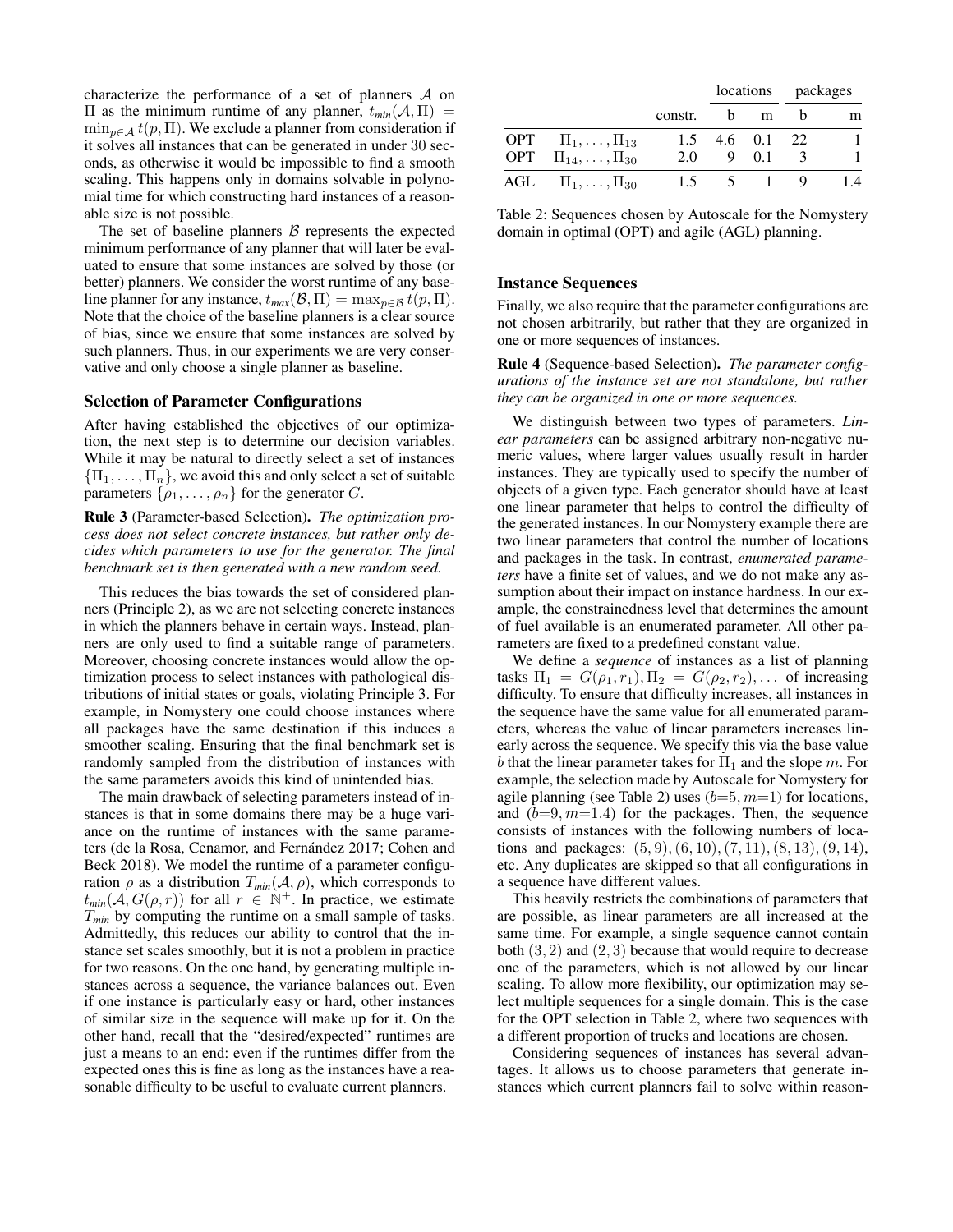able time and for which there is no direct way of obtaining their runtime. More importantly, it makes the instance selection more interpretable (Principle 3). For example, our instance selection for OPT-Nomystery tests how planners scale with respect to the number of packages under two constrainedness levels, whereas AGL-Nomystery tests the scaling with respect to both the number of locations and packages. This allows us to describe the instance sets very compactly: e.g., Table 2 contains all information to recreate the corresponding sets of 30 instances for fixed random seeds.

Note that, in order to ensure that Principle 3 is fulfilled, it is the task of the domain designer to specify which scalings are desirable according to the spirit of the domain.

Rule 5 (User Constraints). *The tool should be configurable via user constraints that specify which parameter configurations for sequences of instances are acceptable.*

# An Automatic Tool for Instance Selection

Our tool, Autoscale, takes as input a tuple  $(spec, G, \mathcal{A}, \mathcal{B})$ , where  $spec$  is a domain specification;  $G$  is an instance generator;  $A$  is a set of state-of-the-art planners; and  $B$  is a set of baseline planners. The output is a set of parameter configurations  $\{\rho^1, \ldots, \rho^n\}$  that can be passed to the generator to generate a set of  $n$  instances. Autoscale works in two phases: the first phase designs a set of candidate sequences (Sequence Optimization), and the second phase performs a final selection of sub-sequences that adheres to our design principles as much as possible (Sequence Selection).

## Domain Specification

To use Autoscale, the benchmark designer must specify how to call the instance generator, which parameters are available, and which value ranges are appropriate for each parameter. The snippet in Figure 2 shows the domain specification for Nomystery. For each linear parameter, lower and upper bounds for the base and slope values are provided. This allows the domain modeler to specify preferences on which parameters to scale (e.g., restricting the slope  $m$  for the number of locations to be between 0.1 and 1 indicates that scaling the number of packages is preferable).

Often, instance generators impose constraints on the range of parameter values or their combination. Those constraints must be enforced by adding a postprocessing function that updates the value of the parameters passed to the generator. This is an arbitrary function provided by the benchmark designer which receives the parameters that were automatically chosen and outputs the final parameters that will be provided to the generator. For example, if the number of packages has to be greater than the number of locations, instead of directly selecting the number of packages, our linear scaling will consider the number of locations and the number of additional packages. All of these adjustments must be done on a per-domain basis, since they depend on the specific characteristics of the domain and generator.

Note that, by assuming that linear parameters scale difficulty, we require the benchmark designer to identify cases where this is not the case and/or where there is a strong interaction between some of the parameters. Take as example

| $q$ enerator_command = "nomystery $-1$ {locations}           |  |  |  |  |  |  |  |  |  |
|--------------------------------------------------------------|--|--|--|--|--|--|--|--|--|
| -p {packages} -n {edgefactor} -m {edgeweight}                |  |  |  |  |  |  |  |  |  |
| -c {constrainedness} -s {seed} -e 0"                         |  |  |  |  |  |  |  |  |  |
| $parameters =$                                               |  |  |  |  |  |  |  |  |  |
| LinearParam("locations", lower_b=3, upper_b=10,              |  |  |  |  |  |  |  |  |  |
| $lower_m=0.1$ , $upper_m=1$ ),                               |  |  |  |  |  |  |  |  |  |
| $LinearParam("packages", lower_b=2, upper_b=20, lower_m=1),$ |  |  |  |  |  |  |  |  |  |
| ConstantParam("edgefactor", "1.5"),                          |  |  |  |  |  |  |  |  |  |
| ConstantParam("edgeweight", "25"),                           |  |  |  |  |  |  |  |  |  |
| EnumParam ("constrainedness", $[1.1, 1.5, 2.0]$ )]           |  |  |  |  |  |  |  |  |  |
|                                                              |  |  |  |  |  |  |  |  |  |

Figure 2: Nomystery domain specification with the generator command and its corresponding parameters.

the amount of fuel in Nomystery. Instead of a constrainedness value, the generator could have a parameter specifying the amount of fuel. However, this would not be well-suited to be a linear parameter because larger amounts of fuel can decrease the difficulty of solving the problem. Thus, Autoscale can deal with domains that exhibit a phase transition effect (Rieffel et al. 2014; Cohen and Beck 2017) by using the constrainedness level as an enumerated parameter, as in our example. Autoscale will automatically choose suitable levels of constrainedness (e.g., closer or further away from the phase transition) among the set of values that the domain designer considers to be relevant.

We emphasize that providing a domain specification is typically straightforward. For the 26 domains that we have configured with Autoscale so far, we were able to easily choose categories for the generator parameters. A notable exception are parameters that define the width and height of a grid, because they have a strong interaction, i.e., the number of cells is the product of both parameters. In that case, we had to consider them as a single parameter by defining a list of grid sizes sorted by the number of cells (e.g.,  $4\times5(20), 4\times6(24), 5\times5(25), 5\times6(30)$ , etc.). The linear parameter just selects the position in this list, so the number of tiles in the grid scales linearly instead of quadratically.

#### Sequence Optimization

The first Autoscale phase generates sequences of 30 parameter configurations  $\{\rho_1, \ldots, \rho_{30}\}$  by optimizing sequence parameters. To guide the search towards sequences where planner runtimes scale smoothly, we compute a penalty score for each sequence and search for the sequence that minimizes this score. Sequences are evaluated by running the set of state-of-the-art  $(A)$  and baseline  $(B)$  planners on the instances, using a time limit of 180 seconds per instance. A penalty is computed for each of them individually, and summed up.

Next, we describe the procedure for evaluating stateof-the-art planners. The procedure for baseline planners is equivalent, replacing t*min* by t*max*. First, we evaluate each parameter configuration  $\rho_i$  by sampling K tasks ( $K = 3$ in our experiments). We estimate the average runtime of  $\rho_i$ ,  $\mathbb{E}[T_{min}(\hat{\mathcal{A}}, \rho_i)]$  by computing  $t_{min}(\mathcal{A}, G(\rho_i, r))$  for K different random seeds  $r$ . Since the sequences are generated with increasing values of the linear parameters, we assume that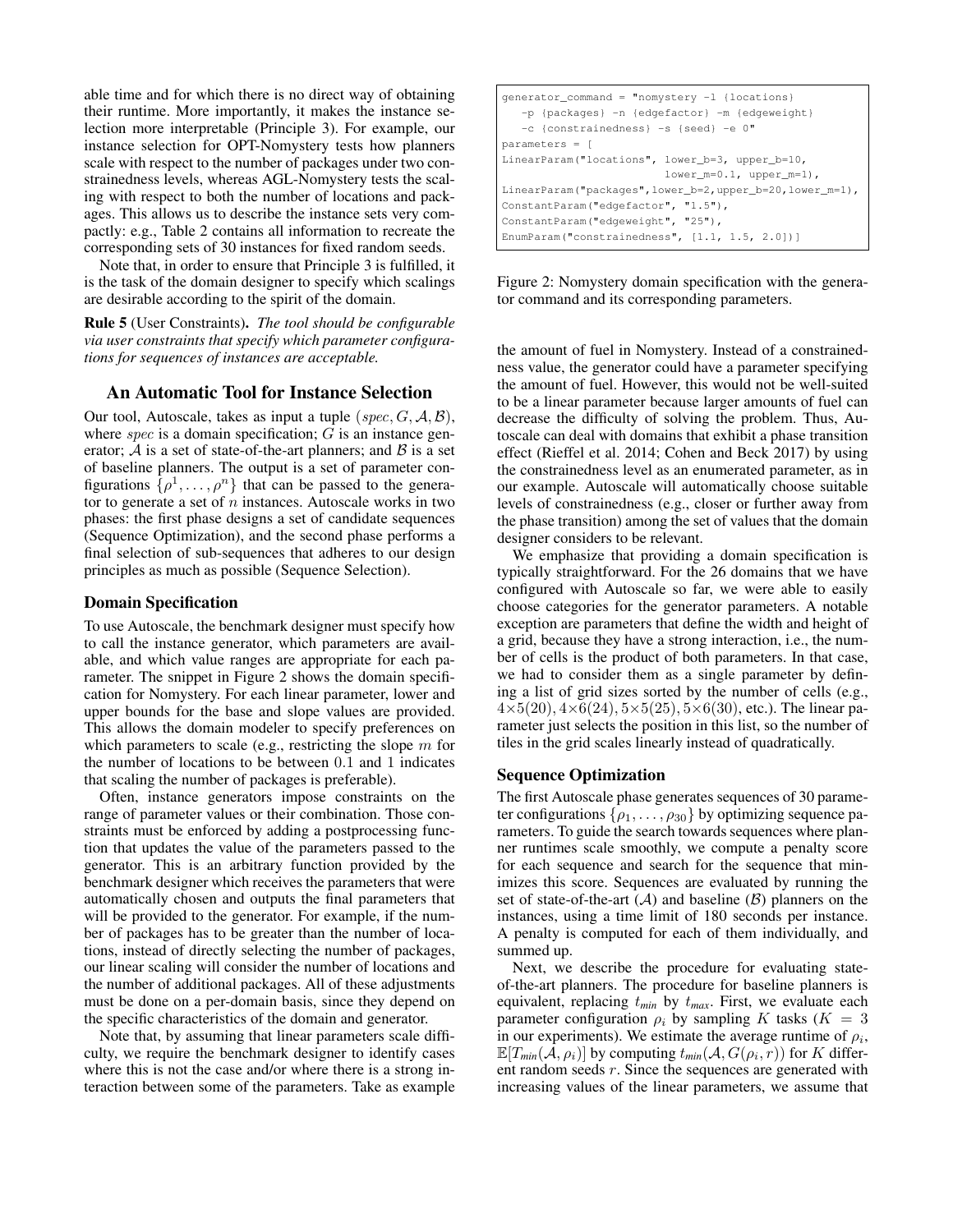the runtimes will always increase, $<sup>2</sup>$  so we can stop our eval-</sup> uation as soon as one instance is not solved under the time limit. In cases where this does not hold, we enforce it by sorting the instances by average runtime. Our assumption is that these anomalies stem from using different random seeds for the instance generator and the results could be reversed with other random seeds.

Let  $T_1, \ldots, T_5$  be the set of runtimes for each of the first five instances with an average runtime above 5 seconds. We ignore those with lower runtime, considering that differences of  $\pm 5$  seconds are not meaningful enough. We only use five instances as harder instances will usually incur runtimes above the 180 seconds time limit. The penalty score for state-of-the-art planners is defined as  $\sum_{i \in [2,5]} \sum_{t \in T_i, t' \in T_{i-1}}$  $\frac{S(\max(t,t'),\min(t,t'))}{|T_i||T_{i-1}|}$  where

$$
S(a,b) = \begin{cases} 3 - 2\frac{a}{b} & \text{if } a \le 180 \text{ and } 1 \le \frac{a}{b} < 1.5 \\ 0 & \text{if } a \le 180 \text{ and } 1.5 \le \frac{a}{b} \le 2 \\ 1 - 2\frac{b}{a} & \text{if } a \le 180 \text{ and } 2 < \frac{a}{b} \\ 2 & \text{if } a > 180 \end{cases}
$$

This penalty is lower for sequences whose runtime scales smoothly, assigning a minimum score of 0 to any sequence where the runtimes of the considered planners scale exponentially with a factor between 1.5 and 2, e.g., if  $K = 1$ ,  $\langle 10, 15, 23, 35, 52, \ldots \rangle$ , or  $\langle 10, 20, 40, 80, 160, \ldots \rangle$ . If not enough instances are solved in the [10, 180] second interval, the sequence gets a penalty of 2 for each unsolved instance. The remaining two cases assign a penalty between 0 and 1, depending on how far they are from the 1.5–2 scaling. When  $K > 1$ , we compute the average penalty  $S(a, b)$  for each pair of sampled runtimes for consecutive parameter configurations. This is representative of the scaling that one may encounter in the final instance set, and it tends to favor sequences with lower runtime variance.

On top of this, to avoid sequences where all instances are solved by the state-of-the-art planners, we add a penalty of 1 for each instance solved beyond 20 instances. Moreover, to guarantee that all sequences contain some instances solvable within the time limit and to speed up the evaluation we discard any sequence where the first three instances are not solved within 10, 60, and 180 seconds, respectively.

Of course, the concrete definition of this penalty function is arbitrary. What matters is that sequences that scale smoothly will minimize it, thereby guiding the parameter optimization towards good sequences.

Evaluating each sequence may be time consuming, as it may require to run all planners on up to  $30 \cdot K$  instances. To speed-up the optimization, we use two important measures. First, we store the runtimes of any evaluated configuration in a database, to avoid repeating it more than once. Second, to avoid running all planners, we choose a subset of planners per domain. We select them by using data from previously

known instances of the domain (e.g., from the IPC or previous Autoscale runs) to choose a subset of planners sufficient for obtaining the best runtime on 95% of the instances, while accepting an error of five seconds.

### Sequence Selection

After performing one or more optimization runs for a domain (using different random seeds) as described above, we collect all sequences seen during the optimization process. Since this set can be very large, we only keep the 100 sequences with the lowest penalty score per value of the enumerated parameters. For each group of sequences where the planners solve the same instances, we only keep one member of the group. This filtering ensures that we keep a set of diverse sequences with a good penalty score.

For each sequence, we collect the runtimes of all instances solved in 180 seconds from the sequence optimization phase. For the other instances, we estimate their runtime by assuming that runtimes increase according to the average increasing factor  $\mathbb{E}[T(\mathcal{A}, \rho_i)|/\mathbb{E}[T(\mathcal{A}, \rho_{i-1})]$  observed on the instances solved between 5 and 180 seconds. This is a very rough estimate but it is accurate enough for the purpose of choosing where to end a sequence (see below).

We model the problem of selecting a suitable set of subsequences as a mixed-integer programming (MIP) problem, where constraints directly aim to model our instance set design principles. The decision variables model the start and end points of each sub-sequence of instances. The selection must satisfy the following *hard constraints* that model properties desirable for a good set of instances:

- (H1) The number of selected instances must be exactly 30.
- (H2) There must be at least one instance solvable by the baseline under 30 seconds.
- (H3) All sequences must start with an instance that is solved under 180 seconds and end with an instance whose estimated runtime is higher than 2000 seconds.
- (H4) Each parameter configuration must be used (with different random seeds) at most twice, and only once for domains whose generators are deterministic.

The objective is to minimize the summed-up penalty score of all sequences used, plus the penalty incurred for violating any of the following *soft constraints*:

- (S1) The number of instances solved by the baseline under 30 seconds must be between 2 and 6 (with a penalty of  $2x^2$  where x is the deviation wrt. the constraint).
- (S2) The number of instances solved by state-of-the-art planners under 180 seconds must be between 8 and 15 (with a penalty of  $2x^2$  where x is the deviation wrt. the constraint).
- (S3) All sequences must end with an instance whose estimated runtime is between 18 000 and 180 000 seconds (that is, 1–2 orders of magnitude larger than the typical time limit of 1800 seconds). Larger times  $t$  incur a penalty of 100t/180 000 and smaller times incur a penalty of  $100(18000/t)$ .

<sup>&</sup>lt;sup>2</sup>Note that parameters with unpredictable influence on planner runtime should be considered enumerated parameters and remain constant for a given sequence.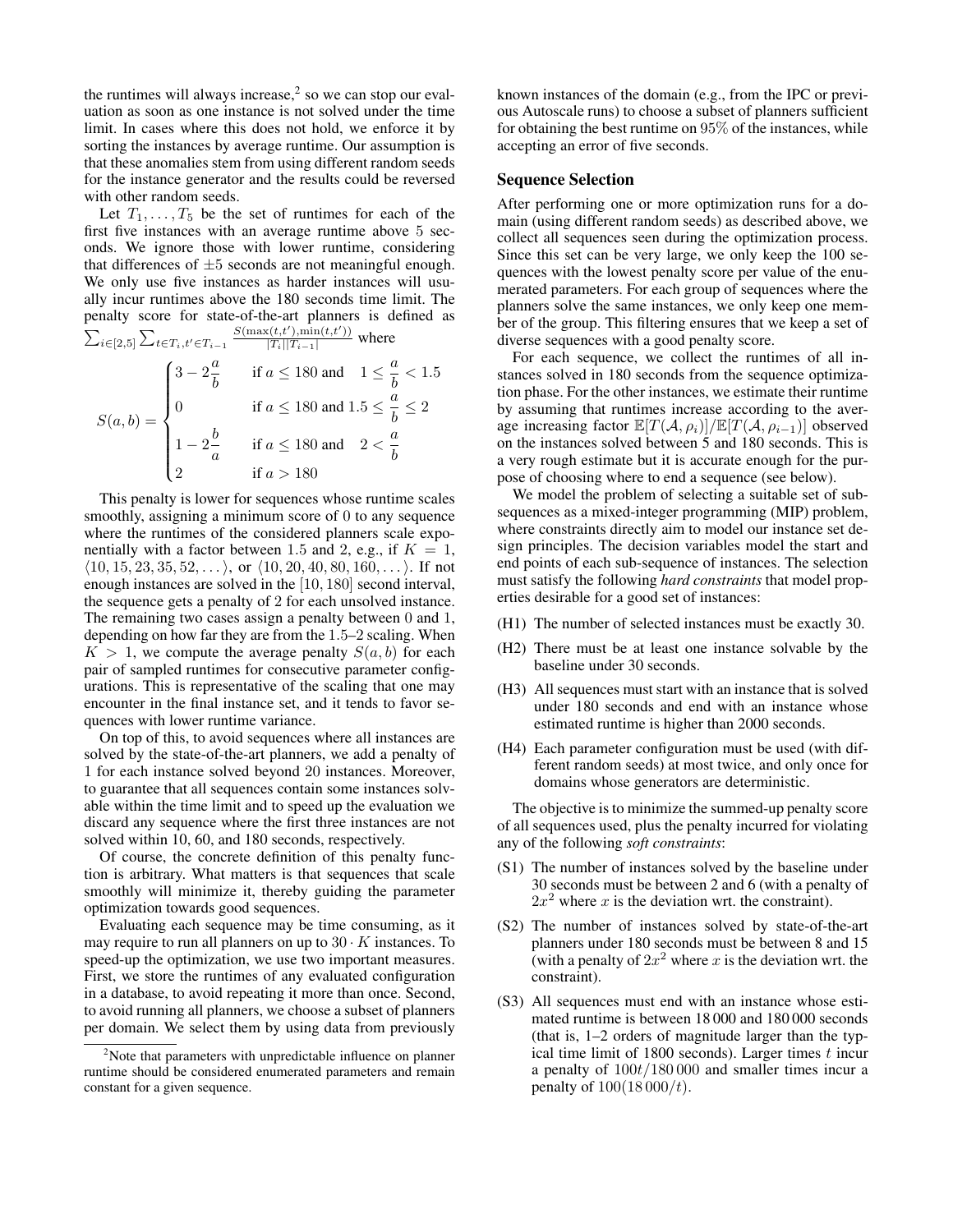Optimal Agile

|      | Train blind search (baseline, Helmert 2006), all four components of the greedy best-first search with FF heuristic (baseline, Hoffmann |                                                             |
|------|----------------------------------------------------------------------------------------------------------------------------------------|-------------------------------------------------------------|
|      | FDSS 1 portfolio from IPC 2011 (Helmert et al. 2011) and SymBA <sup>*</sup> and Nebel 2001), LAMA (Richter and Westphal 2010), Mada-   |                                                             |
|      | from IPC 2014 (Torralba et al. 2014)                                                                                                   | gascar (Rintanen 2012), Mercury (Katz and Hoffmann 2014),   |
|      |                                                                                                                                        | Jasper (Xie, Müller, and Holte 2014), and Probe (Lipovetzky |
|      |                                                                                                                                        | et al. $2014$ )                                             |
| Eval | five components of Delfi1 portfolio from IPC 2018 using symmetry eight vanilla IPC 2018 planners: Cerberus (Katz 2018), BFWS-          |                                                             |
|      | pruning and partial order reduction (blind search, iPDB, LM-cut and PREF, DUAL-BFWS and POLY-BFWS (Francès et al. 2018),               |                                                             |
|      | two M&S variants, see Katz et al. 2018) and three vanilla IPC 2018 DecStar (Gnad, Shleyfman, and Hoffmann 2018), OLCFF                 |                                                             |
|      | planners: Complementary2 (Franco, Lelis, and Barley 2018), DecStar (Fickert and Hoffmann 2018), Fast Downward Remix (Seipp             |                                                             |

Table 3: Choice of optimal and agile planners used during the optimization (Train) and evaluation (Eval).

(S4) If a parameter configuration is used more than once, there is a penalty of 100.

(Gnad, Shleyfman, and Hoffmann 2018), Scorpion (Seipp 2018b)

Constraints (H2), (S1) and (S2) ensure that the instance set contains some easy instances, so that any future planning algorithms are expected to solve at least some instances, allowing researchers to analyze the behaviour of their algorithms in the domain. Constraints (H3) and (S3) ensure that, whenever possible, at least some of the instances are expected to be out of reach for state-of-the-art planners. Together with minimizing the penalty score of the selected sequences, they aim to obtain a smooth scaling, since sequences must interpolate between easy and hard instances and sequences with smoother scaling are preferred. Finally, constraints (H4) and (S4) are needed to avoid duplicate instances and instances that are very similar to each other.

The penalties are set arbitrarily, scaling quadratically wrt. the deviation so that no constraint is completely ignored.

#### Experiments

We test Autoscale by running two completely separate experiments for optimal and agile planners. Both experiments consider 26 domains from previous IPCs with instance generators. We use planners available at the time of IPC 2014 for training (i.e., our optimization process) and planners from IPC 2018 for evaluation. This separation helps to evaluate whether our method can generate instances that are still adequate for empirical evaluations after several years. Table 3 lists the planners we used. We ran experiments on Intel Xeon Silver 4114 CPUs using Downward Lab (Seipp et al. 2017). All our code, planners, and benchmarks are publicly available (Torralba, Seipp, and Sievers 2021).

We implemented the first phase, i.e., sequence optimization, using the automatic configurator SMAC (Hutter, Hoos, and Leyton-Brown 2011). Since we limit each planner run during sequence optimization to three minutes, we adapt the preprocessing time limits for planners with preprocessing phases accordingly. We run five SMAC instances in parallel using different random seeds and let the SMAC runs share their discovered results with each other. Each SMAC run is limited to 50 hours of wall-clock time. After the sequence optimization phase finishes, we consider all sequences encountered during optimization for the sequence selection phase. We filter the instances as described in the previous section and solve the MIP for sequence selection

using CPLEX 12.10, which finishes in under 30 seconds for each domain.

2018a) and Saarplan (Fickert et al. 2018)

We evaluate the Autoscale (AS) benchmark set with both the training and evaluation planners, limiting each run to 30 minutes and 3.5 GiB. Table 4 shows the results, grouped by optimal and agile setting. For each setting, the first column (#s) shows the number of sequences used for the instance sets, and the remaining columns are divided into training and evaluation performance, which we evaluate according to two metrics. The first metric is the range of coverage scores per domain for both sets (cov range), which allows seeing how many instances are solved by all planners and how many remain unsolved by any of the planners. Second, we consider the number of pairwise comparisons in which one planner has higher coverage than another (comp), which quantifies how many differences in the performance of planners are reflected by the coverage score.

We first observe that the generated instance sets for optimal planning consist of more sequences (#s) than in agile planning. The reason is that in many domains increasing parameter values even slightly causes a big increase in the runtime of optimal planners on the resulting instances. Autoscale successfully compensates for this by selecting multiple sequences.

Next, we see that the AS set is preferable to the IPC set for many domains in the optimal setting, for both the training and the evaluation planners: its coverage ranges show that all planners solve some instances in all cases, and only in Gripper a training planner solves all instances. This does not hold for the IPC set, where at least one planner solves no instance in Childsnack nor Parking, and in three domains at least one training and evaluation planner solves all instances. The AS set increases the number of observed comparisons in 13 and 12 out of 26 domains using the training and evaluation planners, while the opposite is true in only 7 and 9 domains, respectively. In Openstacks, the large negative difference in observed comparisons is due to the two instance sets having different sizes. The IPC Openstacks set has a much larger set of 70 instances, and many planners solve around 42–46 of them. Moreover, a single training planner (SymBA<sup>∗</sup> 1 ) greatly outperforms the rest, including all evaluation planners from 2018. The AS set "reserves" 10 of its 30 instances to evaluate planners that outperform  $SymBA_1^*$ . Having such planners in our evaluation set would show the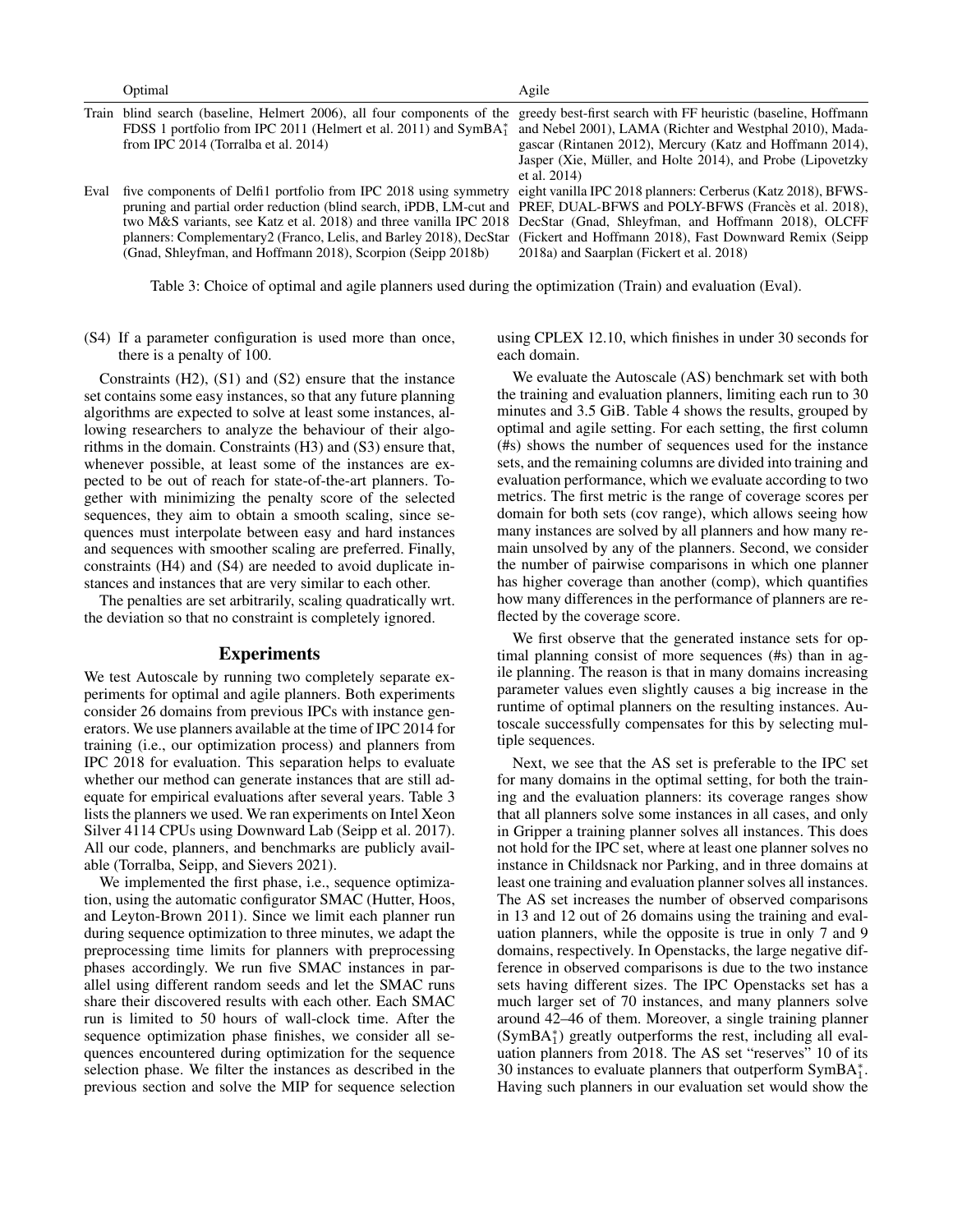|                    |            |                | optimal     |           |          |                |             |                   |          |           |                | agile             |                   |            |              |                     |                   |          |                |
|--------------------|------------|----------------|-------------|-----------|----------|----------------|-------------|-------------------|----------|-----------|----------------|-------------------|-------------------|------------|--------------|---------------------|-------------------|----------|----------------|
|                    |            |                |             | training  |          | evaluation     |             |                   |          | training  |                |                   |                   | evaluation |              |                     |                   |          |                |
|                    |            |                | cov range   |           | comp(15) |                | cov range   |                   | comp(28) |           |                | cov range         |                   | comp(15)   |              | cov range           |                   | comp(28) |                |
|                    | $\#IPC$ #s |                | <b>IPC</b>  |           | AS AS    | diff           | <b>IPC</b>  |                   | AS AS    | $diff$ #s |                | <b>IPC</b>        |                   | AS AS      | diff         | IPC                 | AS AS             |          | diff           |
| Barman             | 34/40      | 3              | $4 - 16$    | $6 - 14$  | 14       | $+9$           |             | $4 - 11$ 10 $-16$ | 24       | $+12$     | -1             | $17 - 40$         | $0 - 28$          | 15         | $+2$         | $39 - 40$           | $4 - 20$          | 26       | $+19$          |
| <b>Blocksworld</b> | 35         | 1              | $18 - 34$   | $6 - 11$  | 14       | $+2$           | $18 - 30$   | $5 - 12$          | 24       | $+6$      | -1             | $35 - 35$         | $5 - 27$          | 15         | $+15$        | $35 - 35$           | $6 - 21$          | 26       | $+26$          |
| Childsnack         | 20         | 3              | $0 - 4$     | $8 - 15$  | 5        | $\theta$       | $0 - 6$     | $8 - 19$          | 21       | $+8$      | $\overline{2}$ | $0 - 7$           | $0 - 11$          | 15         | $+2$         | $1 - 20$            | $2 - 30$          | 28       | $+1$           |
| Data-Network       | 20         | $\overline{2}$ | $7 - 13$    | $8 - 16$  | 14       | $-1$           | $6 - 14$    | $8 - 17$          | 25       | $-2$      | 1              | $2 - 15$          | $8 - 24$          | 14         | $\theta$     |                     | $9 - 19$ 16 $-30$ | 26       | $+2$           |
| Depots             | 22         | 3              | $4 - 9$     | $8 - 14$  | 13       | $+4$           | $5 - 14$    | $11 - 19$         | 25       | $\theta$  | 1              | $17 - 22$         | $7 - 23$          | 15         | $+3$         | $22 - 22$ 14 $-21$  |                   | 25       | $+25$          |
| Driverlog          | 20         | 1              | $7 - 14$    | $4 - 18$  | -15      | $+4$           | $7 - 15$    | $4 - 30$          | 27       | $+5$      | -1             |                   | 18-20 12-19       | 15         | $+10$        | $20 - 20$           | $8 - 25$          | 25       | $+25$          |
| Elevators          | 50         | 3              | $7 - 44$    | $5 - 15$  | 13       | $-2$           | $28 - 44$   | $8 - 11$          | 23       | $-3$      |                | $11 - 50$         | $2 - 30$          | 15         | $+6$         | 49-50 14-30         |                   | -18      | $+11$          |
| Floortile          | 40         | $\overline{c}$ | $2 - 34$    | $3 - 22$  | 15       | $+2$           | $16 - 34$   | $8 - 16$          | 18       | $-3$      | 1              | $7 - 40$          | $1 - 15$          | 9          | $-5$         | $4 - 40$            | $2 - 12$          | 24       | $+7$           |
| Grid               | 5          | 1              | $1 - 3$     | $5 - 17$  | 14       | $+3$           | $1 - 3$     | $5 - 14$          | 26       | $+7$      | -1             | $4 - 5$           | $5 - 17$          | 13         | $+8$         |                     | $5 - 5$ 12-16     | 21       | $+21$          |
| Gripper            | 20         | 1              | $7 - 20$    | $8 - 30$  | -11      | $\theta$       | $8 - 20$    | $9 - 30$          | 7        | $\theta$  | 1              |                   | $20 - 20$ 30 - 30 | $\Omega$   | $\mathbf{0}$ | $20 - 20$ $26 - 30$ |                   | 7        | $+7$           |
| Hiking             | 20         | 2              | $9 - 19$    | $1 - 18$  | 12       | $-2$           | $13 - 18$   | $2 - 16$          | 25       | $+4$      | 2              | $1 - 20$          | $3 - 15$          | 14         | $+5$         | $10 - 20$           | $2 - 25$          | 25       | $+3$           |
| Logistics          | 63         | 2              | $12 - 27$   | $7 - 19$  | 15       | $+1$           | $13 - 36$   | $8 - 30$          | 25       | $-3$      | $\overline{c}$ | $57 - 63$         | $0 - 15$          | 12         | $\Omega$     | $51 - 63$           | $7 - 15$          | 21       | $+4$           |
| Miconic            | 150        |                | $255 - 144$ | $3 - 21$  | 15       | $+1$           | $56 - 143$  | $3 - 21$          | 27       | $\Omega$  |                | $150 - 150$ 30-30 |                   | $\Omega$   | $\Omega$     | 150-150 30-30       |                   | $\theta$ | $\theta$       |
| Nomystery          | 20         | 2              | $8 - 20$    | $3 - 18$  | 14       | $\mathbf{0}$   | $8 - 20$    | $3 - 30$          | 28       | $+10$     | -1             | $6 - 20$          | $1 - 25$          | 15         | $+1$         | $12 - 20$           | $6 - 30$          | 27       | $+4$           |
| Openstacks         | 70         |                | $23 - 70$   | $3 - 20$  | 9        | $-3$           | $42 - 64$   | $4 - 6$           |          | $-17$     |                | $6 - 70$          | $1 - 24$          | 14         | $\theta$     | 70-70 12-21         |                   | 25       | $+25$          |
| Parking            | 40         | 4              | $0 - 11$    | $11 - 19$ | 14       | $-1$           |             | $0 - 15$ 12-19    | 26       | $-2$      |                | 23–40             | $0 - 24$          | 15         | $+1$         | 35-40 15-18         |                   | -18      | $+5$           |
| Rovers             | 40         | 2              | $6 - 14$    | $4 - 27$  | 14       | $+1$           | $6 - 13$    | $5 - 27$          | 22       | $-4$      | 1              |                   | 26-40 14-30       | -13        | $+8$         |                     | 38-40 15-30       | 27       | $+20$          |
| Satellite          | 36         | 2              | $6 - 10$    | $7 - 23$  | 15       | $+3$           |             | 7-14 14-27        | 26       | $+5$      | 1              | $28 - 36$         | $7 - 21$          | 15         | $+1$         | $26 - 36$           | $4 - 17$          | 25       | $+2$           |
| Scanalyzer         | 50         | 3              | $15 - 29$   | $9 - 20$  | 5        | $-4$           | $21 - 33$   | $9 - 19$          | 26       | $\theta$  | $\overline{2}$ | $42 - 50$         | $8 - 15$          | -13        | $+1$         | $48 - 50$ 11 $-13$  |                   | 20       | $+8$           |
| Snake              | 20         | 2              | $4 - 12$    | $5 - 13$  | 12       | $\overline{0}$ | $7 - 14$    | $7 - 15$          | 21       | $-1$      | 2              | $5 - 12$          | $5 - 23$          | 14         | $+2$         | $3 - 17$            | $2 - 20$          | 27       | $\overline{0}$ |
| Storage            | 30         | 2              | $14 - 16$   | $6 - 16$  | 12       | $+3$           | $15 - 18$   | $8 - 23$          | 27       | $+6$      | 1              | $19 - 30$         | $6 - 18$          | 14         | $\theta$     | $21 - 30$           | $8 - 19$          | 27       | $+1$           |
| <b>TPP</b>         | 30         | 2              | $6 - 8$     | $2 - 16$  | 12       | $+1$           | $7 - 20$    | $4 - 30$          | 26       | $+2$      | 1              | $23 - 30$         | $8 - 24$          | 15         | $+6$         | $29 - 30$           | $8 - 20$          | 26       | $+11$          |
| <b>Transport</b>   | 70         | 1              | $23 - 33$   | $4 - 24$  | 9        | $-5$           | $24 - 35$   | $6 - 30$          | 13       | $-8$      | 1              | $13 - 70$         | $4 - 18$          | 15         | $+1$         | $62 - 70$           | $9 - 16$          | 21       | $+14$          |
| Visitall           | 40         | 2              | $12 - 28$   | $6 - 25$  | 15       | $\theta$       | $12 - 30$   | $6 - 20$          | 26       | $\theta$  |                | $3 - 40$          | $5 - 28$          | 15         | $+3$         | 36-40 19-30         |                   | 24       | $+17$          |
| Woodworking        | 50         | 3              | $11 - 48$   | $5 - 17$  | 14       | $+2$           | 38-50 15-25 |                   | 26       | $+5$      |                | $43 - 50$         | $4 - 20$          | 14         | $+9$         | $28 - 50$           | $3 - 30$          | 27       | $+14$          |
| Zenotravel         | 20         | $\overline{c}$ | $8 - 13$    | $3 - 16$  | 14       | $\Omega$       | $7 - 13$    | $3 - 29$          | 27       | $+4$      |                |                   | $20 - 20$ 10 - 16 | 13         | $+13$        | $20 - 20$           | $6 - 14$          | 22       | $+22$          |

Table 4: Comparison of the IPC and Autoscale (AS) benchmark sets generated for optimal and agile planning, evaluated using the training and evaluation planners (cf. Table 3). The #IPC column shows the number of tasks per domain in the IPC set (equal in optimal and agile planning except for Barman), which is always 30 for the AS set. The #s columns show the number of sequences in the AS instance sets. The "cov range" columns show the minimum and maximum coverage of any planner. The "comp" columns report how many pairs of planners yield different coverage. We show the value for the AS set and the difference to the value for the IPC set, highlighting in bold the cases where the AS set is superior. The maximum possible number of pairwise comparisons is 15 for the 6 training planners and 28 for the 8 evaluation planners.

superiority of the AS set for comparing such planners. The remaining 20 instances, however, have to cover the same difficulty range compared to the original 70 instances, which causes most planners to solve exactly 6 instances.

For agile planning, the AS set is far superior to the IPC set: only in a single case (Floortile-training) the number of pairwise differences in coverage decreases, while in the vast majority of cases this metric increases for the AS set, often drastically. The reason is that the IPC set scales poorly in many domains and therefore exhibits a small coverage range, a problem that the AS set does not share. Using the AS set, we observe coverage differences for the evaluation planners in seven domains that are solved completely by all of these planners when using the IPC set.

The comparison of the training and evaluation results clearly shows that Autoscale is not too sensitive to the set of considered planners and the instance sets obtained with old planners are also useful to evaluate new planners. The reason is that the state of the art has not advanced enough in the four years to make the instances trained with 2014 planners outdated for evaluating 2018 planners. Consequently, we have reason to believe that a new benchmark set generated by Autoscale using modern IPC 2018 planners will be useful for many years.

#### **Conclusions**

Constructing a benchmark set to evaluate planning algorithms requires to select the parameters of an instance generator to obtain a balanced set of instances. We identified desirable principles for this selection and modeled the problem of generating such instance sets as an optimization problem. We introduced Autoscale, a new tool that is able to produce instance sets that follow our principles. As demonstrated by the experiments, the new instances make differences in planner performance more visible compared to the standard IPC set, even when the optimization is done on a different set of planners. We will release a new benchmark set optimized with current planners to replace the IPC set, improving empirical evaluations in future planning research (Torralba, Seipp, and Sievers 2021).